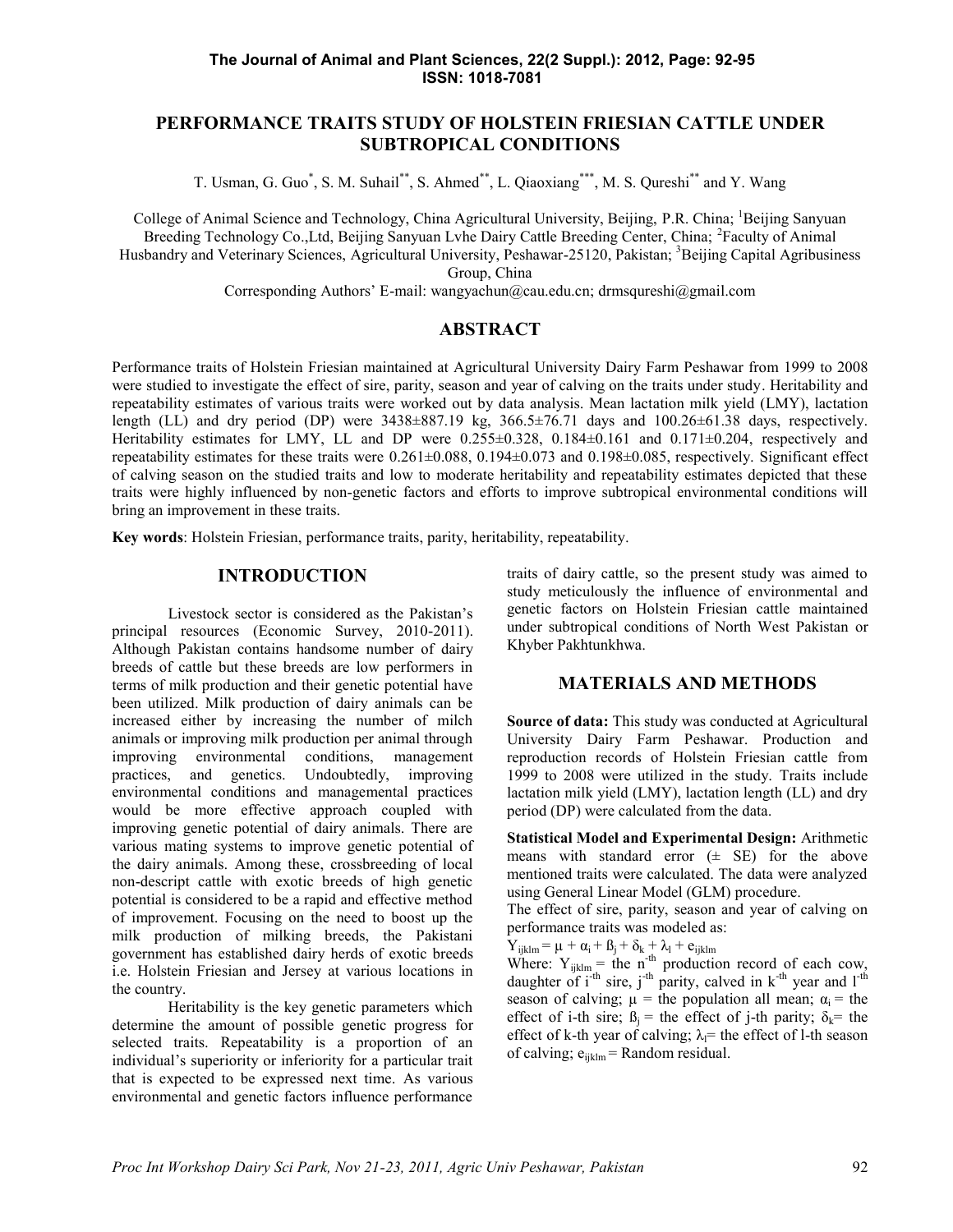**Estimation of Heritability and repeatability:** The following models were used for calculating heritability  $(h<sup>2</sup>)$  and repeatability (r):

$$
h^2 = \frac{4\sigma^2 s}{\sigma^2 s + \sigma^2 w} \qquad r = \frac{4\sigma^2 s}{\sigma^2 s + \sigma^2 E} \qquad \text{Any}
$$

Where:  $\sigma^2$ <sup>s</sup> is the between sire variance;  $\sigma^2$ <sup>w</sup> is the effect while sire, parity a within sire variance;  $\sigma^2$ <sup>E</sup> is within daughters variance.

### **RESULTS**

**Lactation Milk Yield:** Unadjusted and least square mean for LMY in Holstein Friesian cows was 3438±887.19 kg, ranging between 2042 kg to 6557 kg, with a coefficient of variation of 25.81 percent (Table I). Effect of parity on LMY was found significant  $(P<0.05)$  while the effect of sire, season and year of calving was found non significant (Table II). Parity  $7<sup>th</sup>$  had a highest average LMY of 4392 kg than other parities. Cows calved in spring had highest LMY than other seasons. Heritability and repeatability estimates for LMY were 0.255±0.328 and  $0.261 \pm 0.88$ , respectively (Table I).

 $\sigma^2$ <sub>s</sub> +  $\sigma^2$ <sub>E</sub> days and a coefficient of variation of 20.93 percent  $2^{\circ}$  is the effect while sire, parity and year of calving had a non-**Average lactation length:** LL of Holstein Friesian cows ranged from 185 to 514 days with mean of  $366.5\pm76.71$ (Table I). Season of calving had a significant  $(P<0.05)$ ) significant effect on lactation length (Table II). Heritability and repeatability estimates for average LL were  $0.184\pm0.161$  and  $0.194\pm0.073$ , respectively (Table I).

> **Dry period:** Mean DP of Holstein Friesian cow was 100.26±61.38 days, ranging between 32 to 358 days, with a coefficient of variation of 37.12 percent (Table I). Sire and season of calving had significant  $(P<0.05)$  effect on dry period while the effect of parity and year of calving was non-significant on DP (Table II). Cows calved in fall season had lowest DP than other seasons. Heritability and repeatability estimates for DP were 0.171±0.204 and 0.198±0.085, respectively (Table I).

**Table I: Range, mean±SD, co-efficient of variation, heritability and repeatability of performance traits of Holstein Friesian cows.**

| $Mean \pm SD$     | Range |      | CV(%) | <b>Heritability</b> | <b>Repeatability</b> |  |
|-------------------|-------|------|-------|---------------------|----------------------|--|
|                   | Min   | Max  |       |                     |                      |  |
| 3438±887.19       | 2042  | 6557 | 25.81 | $0.255 \pm 0.328$   | $0.261 \pm 0.088$    |  |
| $366.5\pm76.71$   | 185   | 514  | 20.93 | $0.184\pm0.161$     | $0.194\pm0.073$      |  |
| $100.26\pm 61.38$ | 32    | 258  | 37.12 | $0.171 \pm 0.204$   | $0.198 \pm 0.085$    |  |
|                   |       |      |       |                     |                      |  |

LMY= lactation milk yield, LL= lactation length, DP= Dry period

**Table II: Analysis of variance of LMY, LL and DP of Holstein Friesian cattle affected by sire, parity, season and year of calving**

| <b>Source</b><br>-of<br>variation | <b>Lactation Milk Yield</b> |                          |                          | <b>Lactation Length</b> |          |                          | <b>Dry Period</b> |                |                              |
|-----------------------------------|-----------------------------|--------------------------|--------------------------|-------------------------|----------|--------------------------|-------------------|----------------|------------------------------|
|                                   | DF                          | MS                       |                          | DF                      | MS       | D                        | DF                | MS             | D                            |
| Sire                              | 8                           | 701401.31                | 0.526                    | 8                       | 4853.97  | 0.582                    | 8                 | 13471.03       | 0.012                        |
| Parity                            | 6                           | 1686088.49               | 0.045                    | 6                       | 3676.25  | 0.710                    |                   | 11550.65       | 0.053                        |
| Season                            |                             | 1231048.65               | 0.201                    |                         | 17802.74 | 0.032                    |                   | 14587.34       | 0.036                        |
| Year                              | 9                           | 273538.63                | 0.956                    | Q                       | 2068.12  | 0.955                    | 8                 | 59783.76       | 0.319                        |
| Residual                          | 119                         | 787121.81                | $\overline{\phantom{0}}$ | 119                     | 5884.59  | $\overline{\phantom{a}}$ | 24                | 5056.28        | $\qquad \qquad \blacksquare$ |
| Total                             | 145                         | $\overline{\phantom{a}}$ |                          | 145                     |          | $\qquad \qquad$          | 104               | $\blacksquare$ | $\overline{\phantom{0}}$     |

#### **DISCUSSION**

**Lactation milk yield:** It was reported that the range of average LMY was from 2772.76 kg to 3710 kg (Sattar *et al*. 2005, Abdullah (2005) and Tadesse *et al.* 2010). LMY in this study was in line with above mentioned studies. Javed *et al*. (2004) and Tadesse *et al.* (2010) reported significant effect of calving season and parity on LMY. In the present study, the highest LMY in parity 7 was probably due to fewer records available. The results indicate that milk production was high in parity  $2<sup>nd</sup>$  and 3 rd . Javed *et al*. (2002) and Javed *et al*. (2004) pointed out that the adoptability and performance of temperate breeds in the subtropics was not satisfactory. The milk production was high in spring and fall indicating that environmental temperature was suitable for Friesian breed during these seasons. Whereas, environmental deviations (heat stress in summer especially) coupled with fodder scarcity were the main reasons for low milk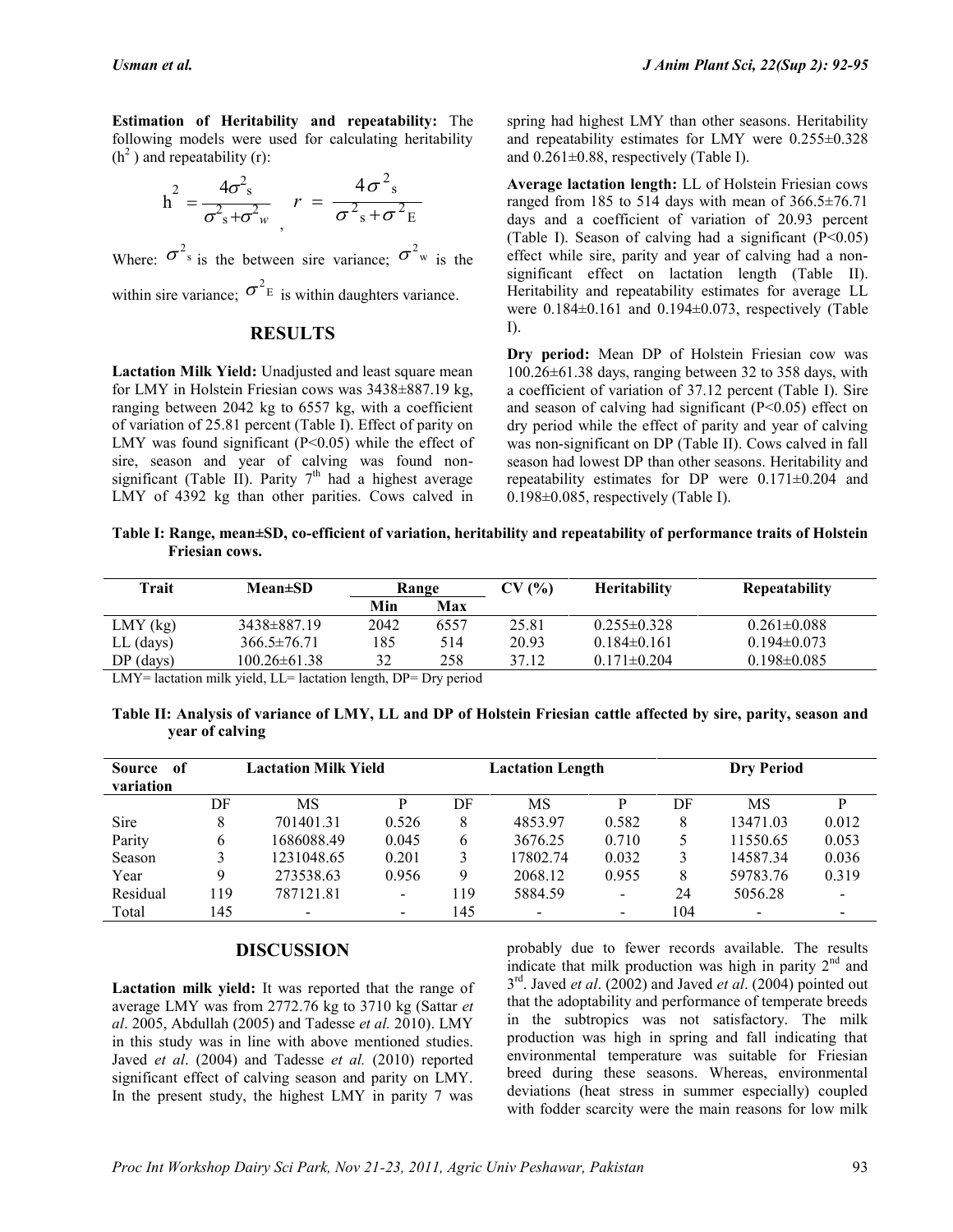production. Efforts should be made to reduce tropical environmental stresses. In summer sprinklers (droplets) and fresh air flow should be ensured to minimize heat stress for the animals to give maximum production. The non-significant effect of year of calving on LMY revealed that the management during these years was the same. Non-significant effect of sire on LMY indicated that no improvement was made in genetics through the use of sire. Use of imported semen from temperate regions may increase the production but again the adoptability remains questioned, therefore, use of local produced semen from elite animals through intensive selection based on large no of data available will insure both the increase production as well as adoptability under prevailing conditions.

The heritability ranged widely from 0.06 to 0.47 (Bakir *et al*. 2004, Lakshmi *et al.* 2009, Cilek and Sahi 2009). Moderate heritability was estimated in the study. Repeatability was widely ranged from 0.047 to 0.21 (Abdullah (2005), Ferreira *et al.* 2000, El-Barbery *et al*. 1999). Repeatability estimates for LMY were low showing lack of improper environmental conditions. Selection for LMY could not be justified due to the relatively lesser records available in the study.

**Lactation length:** The range of LL was reported from 291.86 to 362 (Tadesse and Dessie 2003, Qureshi *et al*. 2002, Sattar *et al*. 2005). The average LL in the study was in similar range with the above mentioned studies. Lakshmi *et al*. (2009) reported that parity showed significant (P<0.05) effect on LL. Lactation length was found sensitive to the seasonal variations. Cows calved in fall and winter had comparatively low LL due to the reason of better feeding that led to early conception of these cows resulting in an on time subsequent calving. The probable reason for this high LL may be missing heats, improper timely insemination and repeat breeding.

Lakshmi *et al*. (2009) and Katoch *et al*. (1990) reported heritability of 0.06 and 0.181±0.162 for LL. The range of repeatability was from 0.06 to 0.22 (El-Barbary *et al*. 1999, Galip *et al*. 2004). The results in the study were similar with above studies. Moderate heritability estimates for LL indicated that larger proportion of phenotypic variance was due to environment and improvement through direct selection would be slow. The low repeatability estimate of LL revealed that LL was highly influenced by environment.

**Dry period:** The range of DP was from 129.63 to 281.33 (Niazi and Aleem 2003, Sattar *et al.* 2005, Abdullah (2005), Suhail *et al.* 2010). Dry period of 100.26±61.38 in this study was lower than these studies. Suhail *et al.* (2010) reported non-significant effect of sire, season and year of calving on dry period. DP of cows calved in fall was low probably due to the reason that their drying up time fall in summer with high temperature and inadequate green fodder. Attempts to good dry period through better

reproductive management would certainly reduce length of calving interval, thus adding in profitability of the farm.

Deokar and Ulmek (1997) and Suhail *et al.* (2010) reported the estimated heritability value of  $0.08\pm0.12$  and  $0.101\pm0.21$  for DP in Holstein Friesian and Jersey cows, respectively. Heritability estimate for DP in the study was in normal range to these studies. Abdullah (2005) and Khan *et al*. (1995) reported repeatability estimates of  $0.5531 \pm 0.0659$  and  $0.02$  to  $0.46$ in Holstein and crossbred cows, respectively. Low repeatability values were probably due to fewer records available for DP.

**Conclusions:** Higher standard error of heritability estimates and low to moderate repeatability estimates for all the traits under study indicated that these traits were highly influenced by environmental factors and evaluation should be made when more records are available. All the traits were influenced by subtropical environmental factors therefore, minimizing subtropical environmental stresses especially in summer by ensuring the use of sprinklers, fresh air flow, 24 hour access to clean water and better housing will decrease the heat stresses common in the study area. Besides environmental factors, national data bank should be maintained through improved data recording system. Based on large bulk of data elite sires could be selected in the prevailing conditions for desirable genotype both in term of production and adaptability in the subtropics.

**Acknowledgments:** Authors are thankful to the staff of agriculture university dairy farm for data collection and financial support from the Earmarked Fund for Modern Agro-industry Technology Research Center (CARS-37) and Chinese National Key Project (2011BAD28B02).

# **REFERENCES**

- Abdullah, (2005). Factors effecting productive and reproductive traits, genetic and phenotypic correlation of various parameters of black and white Danish Friesian cattle at government dairy farm Quetta. M.Sc. Thesis, Khyber Pakhtunkhwa Agricultural University Peshawar, Pakistan. P: 29-80.
- Bakir, G, A Kaygisiz and H Ulker, (2004). Estimates of Genetic Parameters of Milk Yield in Brown Swiss and Holstein Friesian Cattle. Pak J of Bio Sci, 7 (7): 1198-1201.
- Cilek, S. and E Sahin, (2009). Estimation of some genetic parameters (heritability and repeatability) for milk yield in the Anatolian population of Holstein cows. Archiva Zootechnica, 12(1): 57- 64.